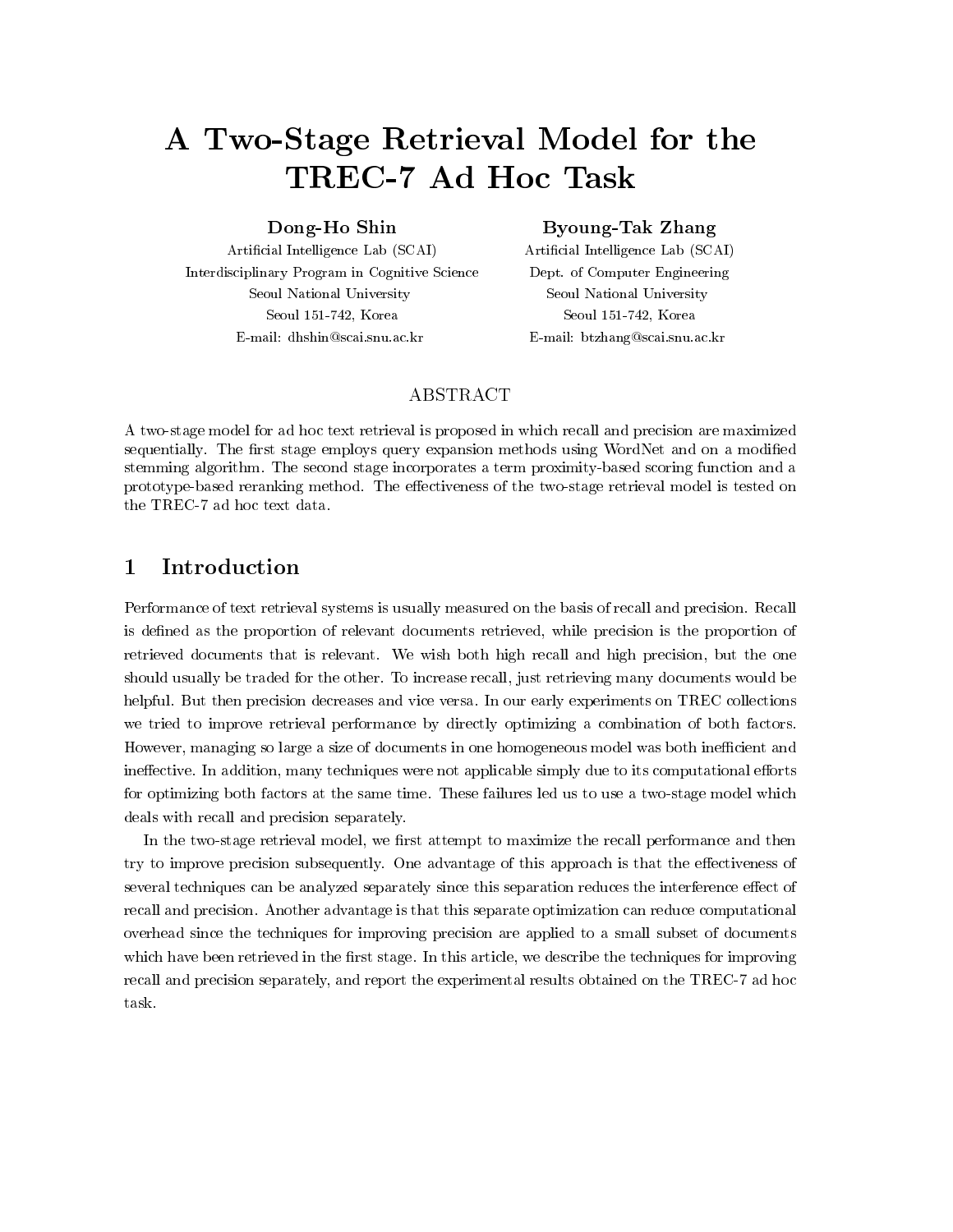The paper is organized as follows. In Section 2, we describe the system architecture of the two-stage retrieval model Section describes the techniques we studied for improving recall and precision Section reports the experimental results on the TREC- ad hoc document set using combinations of the techniques in the framework of the two-stage retrieval model Section  draws our conclusions from these experiments

## $\overline{2}$ The Two-Stage Retrieval Model

Figure 
 illustrates the architecture of our information retrieval system for the TREC- ad hoc task The system is based on the vector space model. Formally, a document is represented as a list of terms or term vectors A document collection is represented as a term-document matrix which is normally very sparse. A query consists of a list of terms, too.



Figure The two-stage model for text retrieval

The documents are indexed by using the classical  $tf \cdot idf$  weighting scheme [7]:

$$
w_{ij} = t f_{ij} \cdot \log\left(\frac{N}{df_j}\right),\tag{1}
$$

where  $w_{ij}$  is the weight of jth term in the *i*th document,  $tf_{ij}$  is the frequency of the jth term in the ith document, N is the total number of documents in the collection, and  $df_j$  is the number of documents in which the jth term occurs

We have used various stemming methods for TREC- data but could not achieve any signicant performance improvement. For this reason, we used all words as indexing terms that appeared in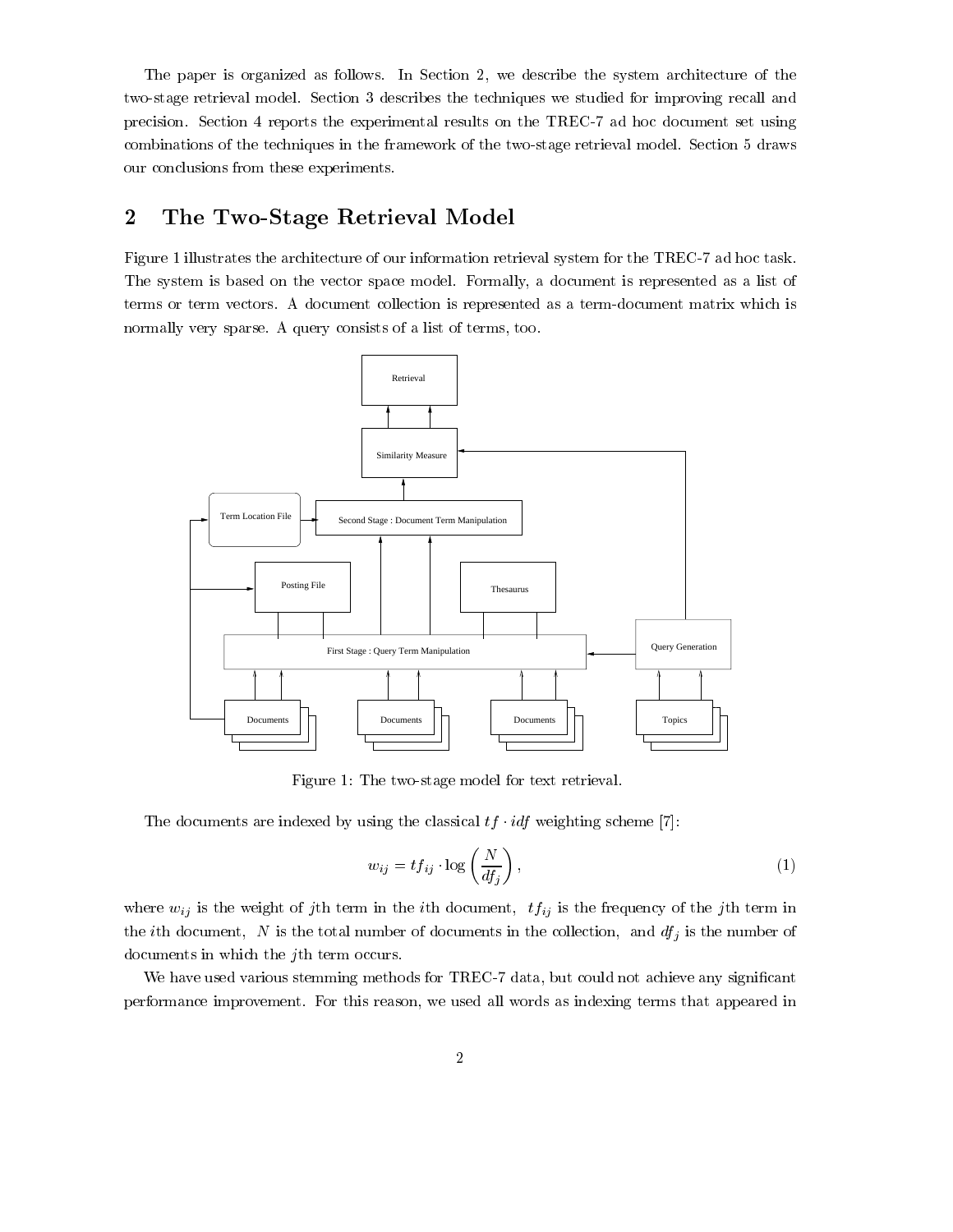raw documents but not in the stop-list and then tried to improve recall and precision in sequence In the first stage, operations are carried out with respect to query terms, while in the second stage operations are performed with respect to document terms. The main objective of the first stage is to improve recall, while the second stage aims mainly at improving precision.

Techniques used in the first stage include query expansion methods based on a modified stemming algorithm and the WordNet. Techniques adopted in the second stage include methods using a term proximity-based scoring function and a prototype-based ranking method

#### Retrieval Methods 3

#### $3.1$ Query Expansion

Two methods for query expansion have been studied. One is substring matching in query generation. The original query terms are generated from the topic text in the TREC- documents using the same method as for document indexing. Query j for topic j is then represented as a vector  $\mathbf{v}_j =$  $\{v_1, \ldots, v_m\}$  . The where  $\{v_k\}$  denotes the weight of term  $\alpha$  in query j  $\alpha$  in the substring matching method, the weight  $v_{jk}$  of term k is assigned proportional to the document frequency  $df_k$  of the corresponding term The idea behind this weighting scheme is the people tend to use a frequency terms in queries, and thus document frequency information is important. Note that this is a  $tf \cdot idf$ method modified for query indexing.

We also studied a query expansion method using a thesaurus. The original query terms  $v_{jk}$  are expanded by their synonyms and hypernyms which are found using the WordNet [4].

#### $3.2\,$ Query Weighting

Once the queries are generated, they are matched against documents as follows. Let  $\mathbf{w}_i = (w_{ik})$ and  $\mathbf{v}_j = (v_{jk})$  denote the term vectors for document i and query j, where  $w_{ik}$  and  $v_{jk}$  are weight values for  $k$ th term in document and query, respectively. The relevance of document  $i$  with respect to query  $j$  is scored by the inner product of the document and query vectors:

$$
S_j(i) = \mathbf{w}_i \cdot \mathbf{v}_j = \sum_{k=1}^n w_{ik} \cdot v_{jk},
$$
\n(2)

where k runs over the terms in the vocabulary of size  $n$ .<br>In a modified version, we use query weighting after query expansion. Here we regard the terms with low document frequency more important. To implement this, query terms are ranked and then the importance of term  $k$  is weighted by a power function

$$
(m-rank_{jk})^p,\t\t(3)
$$

where m is the number of terms in query j and  $rank_{jk}$  is the rank of the kth term in query j. Large p gives more weight to the ranking factor. In effect, the similarity score of document i to query j is defined as:

$$
S_j(i) = \sum_{k=1}^n w_{ik} \cdot v_{jk} \cdot (m - rank_{jk})^p.
$$
 (4)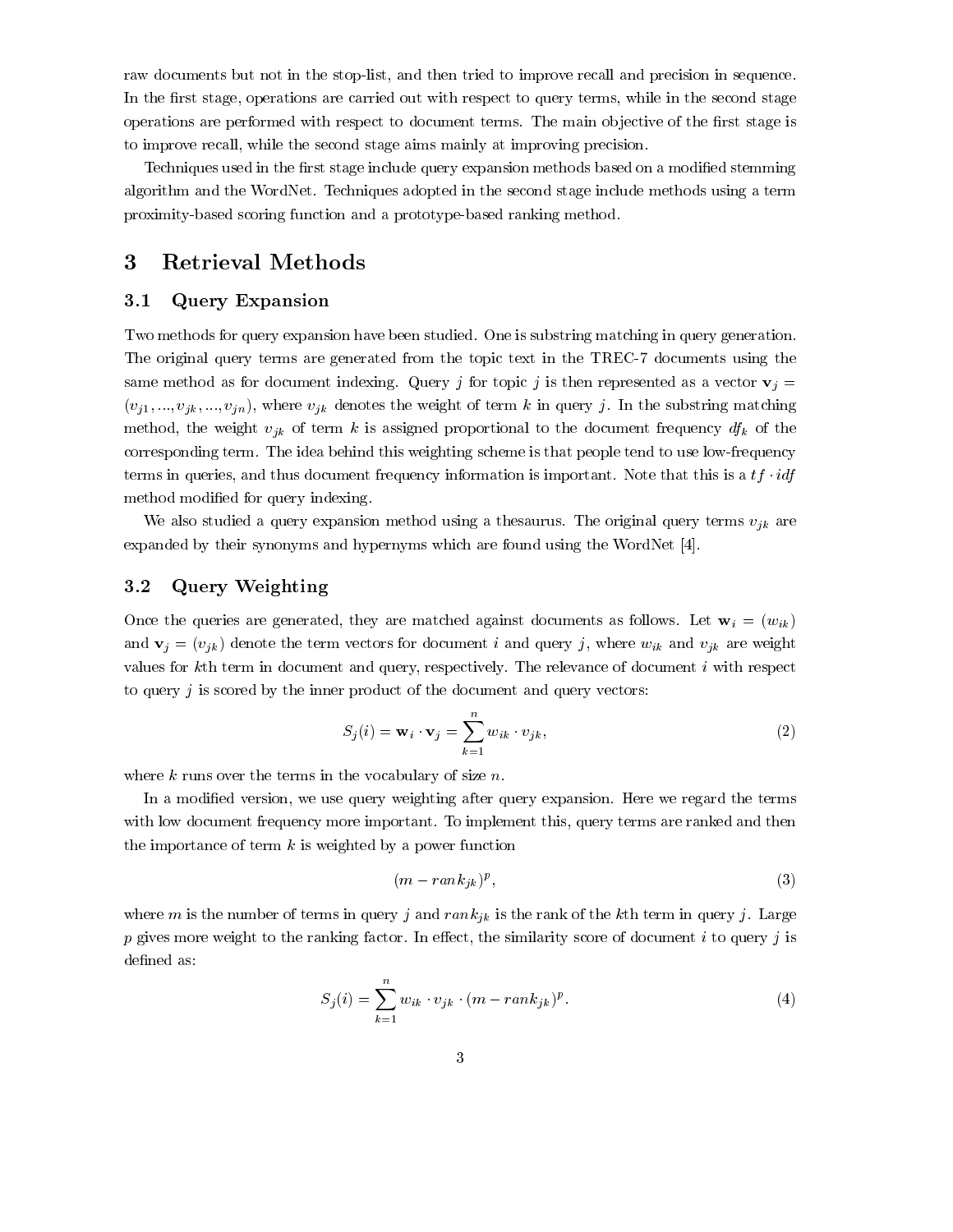The lower the frequency of query terms is, the greater the score of the document. The score can be adjusted by the  $p$  value.

#### $3.3$ Term Proximity Information

The second stage aims at improving the retrieval precision. We experimented with two methods. One is using the word proximity information. Though appearing in the same document, two different terms may have no relationship with each other if one term occur far away from the other. To use proximity information, we apply an additional query operator, called NEAR, that take into account  $\alpha$  distance between terms in the document. The proximity proxy, or ran and sth terms in document  $i$  is then defined as

$$
prox(r,s) \propto \frac{1}{dist(w_{ir}, w_{is})}
$$
\n<sup>(5)</sup>

where  $dist(\cdot)$  is a distance measure. The proximity score prox(i) of ith document is then defined as the sum of the proximity of term pairs in the document

$$
prox(i) = \sum_{r} \sum_{s} prox(r, s)
$$
\n(6)

where  $r$  and  $s$  run over the terms in the *i*th document.

#### $3.4$ Prototype-Based Reranking

The second method for improving precision is to use the documents retrieved to rerank them. Among the retrieved documents, we select the top  $K$  documents which are then used to construct prototype  $\alpha$  of  $\alpha$  and  $\alpha$  pj- $\alpha$  pj- $\alpha$  pj- $\alpha$  pjn  $\alpha$  is the weight vector of the junction  $\alpha$  is the single state. number of indexing terms. The similarity of document  $i$  to prototype  $j$  is then measured by cosine coefficient:

$$
sim(i,j) = \frac{\sum_{k=1}^{n} w_{ik} \cdot p_{jk}}{\sqrt{\sum_{k=1}^{n} w_{ik}^{2} \cdot \sum_{k=1}^{n} p_{jk}^{2}}}
$$
(7)

where  $w_{ik}$  and  $p_{jk}$  are term weights for document i and prototype j, respectively.

## Experimental Results

The methods described in the previous section have been used in various combinations for the ad hoc query on TREC- collections

Table 1 summarizes the experimental results. The first row, i.e. experiment number 1, shows the results of the baseline retrieval method. This is the results we submitted to NIST in the summer of 1998. After this official submission, we extended the system by the techniques described in the previous section Figure shows the recall-precision curves for the methods tested

 $R$  and the table show the results obtained by using the results obtained by using the query weighting method in experiment 2, long queries were used, i.e. queries were generated from the title, description, and narrative elds of the topic text Experiment used short queries ie the title eld only Term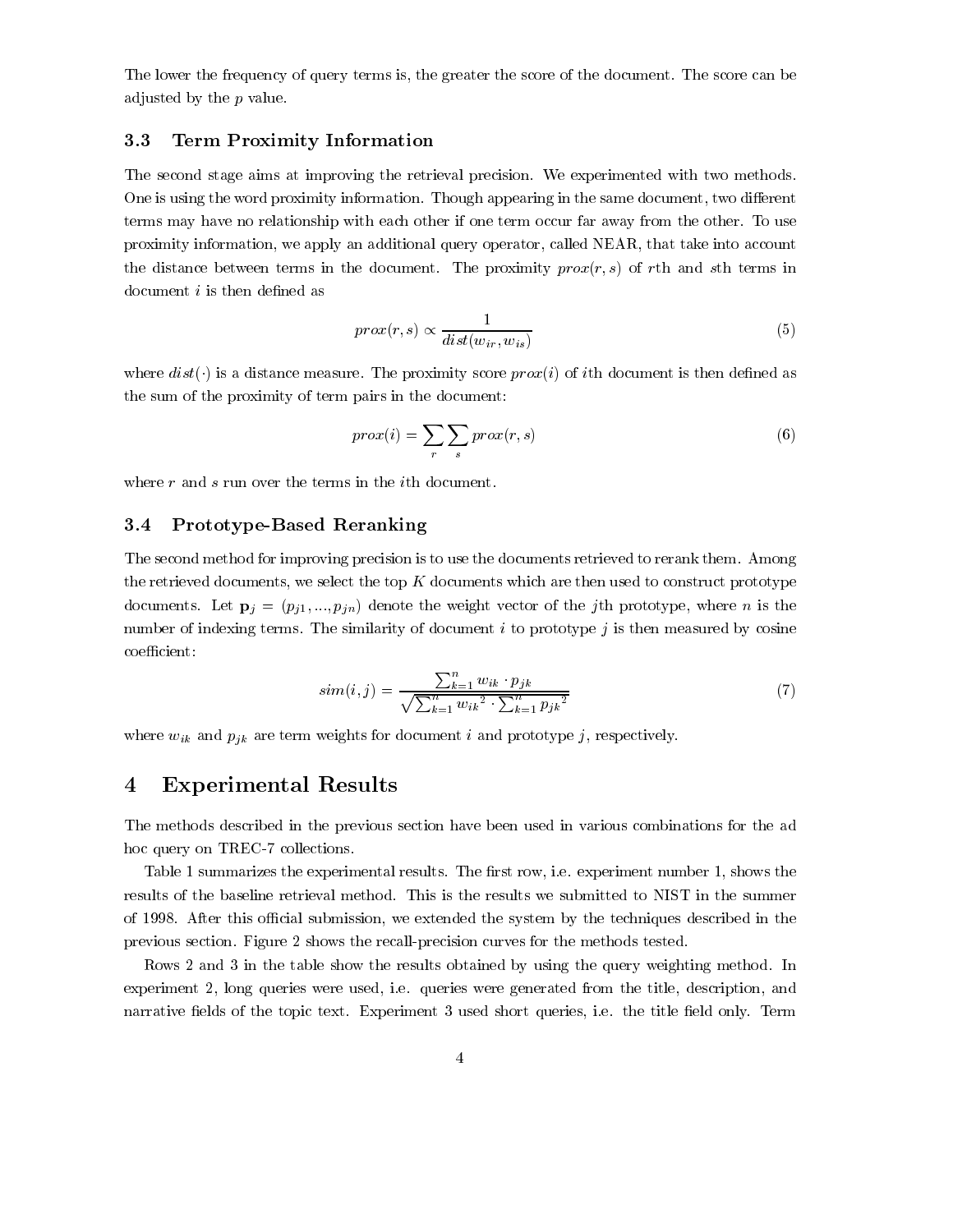| Experiment No. | Run Type               | Topic Length | Average Precision |
|----------------|------------------------|--------------|-------------------|
|                | baseline               | $T+D+N$      | 0.0477            |
| $\overline{2}$ | qwgt1                  | $T+D+N$      | 0.0601            |
| 3              | q wgt2                 |              | 0.0903            |
| 4              | qexp1 (WordNet)        | Т            | 0.0967            |
| 5              | $qexp2$ (range 1)      | T            | 0.0778            |
| 6              | $qexp3$ (range 3)      | Т            | 0.0640            |
|                | proto                  | Т            | 0.0652            |
| 8              | $proto + prox$         | T            | 0.1258            |
| 9              | $q wgt + prox$         | Т            | 0.1468            |
| 10             | $q wgt + prox + proto$ | Т            | 0.1277            |

Table 1: Comparison of average precisions for various combinations of methods. Symbols denote the names of various techniques:  $qwgt = query$  weighting,  $qexp = query$  expansion,  $prox = proximity$ infomation proto prototype-based ranking



Recall<br>Figure 2: Recall-precision curves for the retrieval methods tested on the TREC-7 ad hoc document collection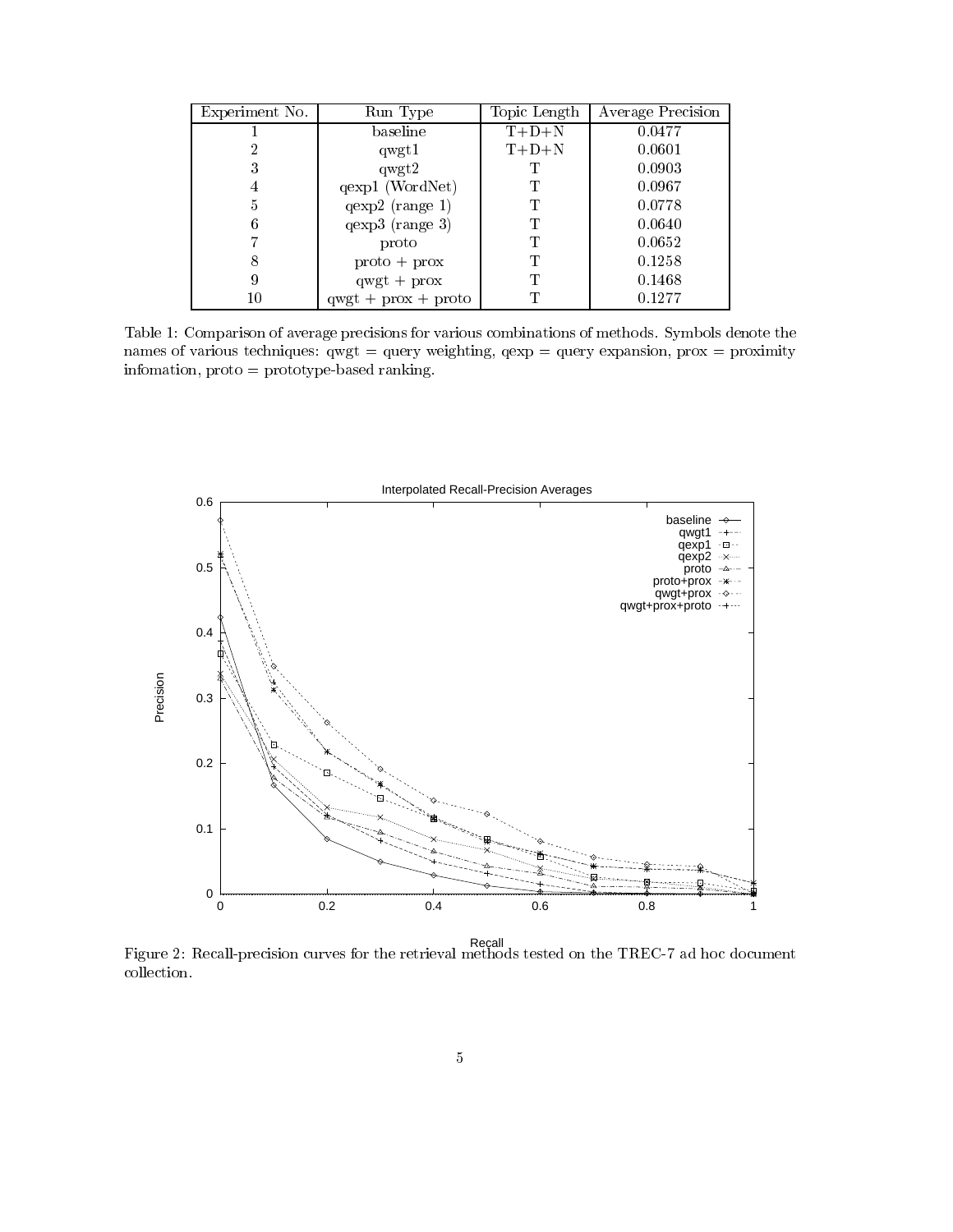weighting improved the baseline method and, in terms of query length, short queries were better than long ones

Rows 4 to 6 in the table summarize the performances of query expansion. Compared are three variants: using WordNet (experiment 4), substring matching with range of  $1$  (experiment 5), substring matching with range of  $\epsilon$  the Mongo through the WordNet-University methods in the WordNet-University of was the best. In substring matching, increasing the range of matching degraded the precision.

Experiments to 
 are related with using proximity information and prototype-based reranking In general, these methods and their combinations improved the precision. In particular, the effect of proximity information was more signicant than the others This is due to the fact that the term proximity measure extracts context information of terms which is used as an additive term to the scoring function. In contrast, the reranking based on prototypes did not lead to significant improvements This seems attributed to the fact that we used in these experiments one prototype constructed as the average of K document vectors rather than multiple prototypes; It is not very likely that the average pattern of top  $K$  (in our case 20) documents is representative of all the documents in the topic class

## Conclusions

We presented a two-stage model for the TREC- ad hoc retrieval task By dividing the retrieval process into two stages, we could reduce the complicated interference effect of recall and precision on the whole performance. We proposed and experimented with various techniques that were designed to improve recall and precision, respectively.

Tested on the TREC- ad hoc text data we improved the average precision performance from for the baseline method to 
 for the two-stage method combining query manipulation and term proximity information Though this performance is not among the best of the TREC ad hoc entries in absolute value, we think it is a significant improvement as our first experiments in TREC. Refinements of proposed methods are in progress to further improve the performance of the current retrieval system

# Acknowledgements

This research was supported by the Korea Ministry of Information and Telecommunications under grant C
--- through IITA

## References

- Transferred Warehouse And Ricardo Baezar Prentice, Prejardo Baezar Andrea Prentice-Prentice-Prentice-
- [2] Korfhage, Robert R., *Information Storage And Retrieval*, John Wiley & Sons, 1997.
- , and the second complete the multiple  $\sim$  -complete Complete Complete Complete Complete Complete Complete Co
- Miller GA Five papers on WordNet International Journal of Lexicology vol no